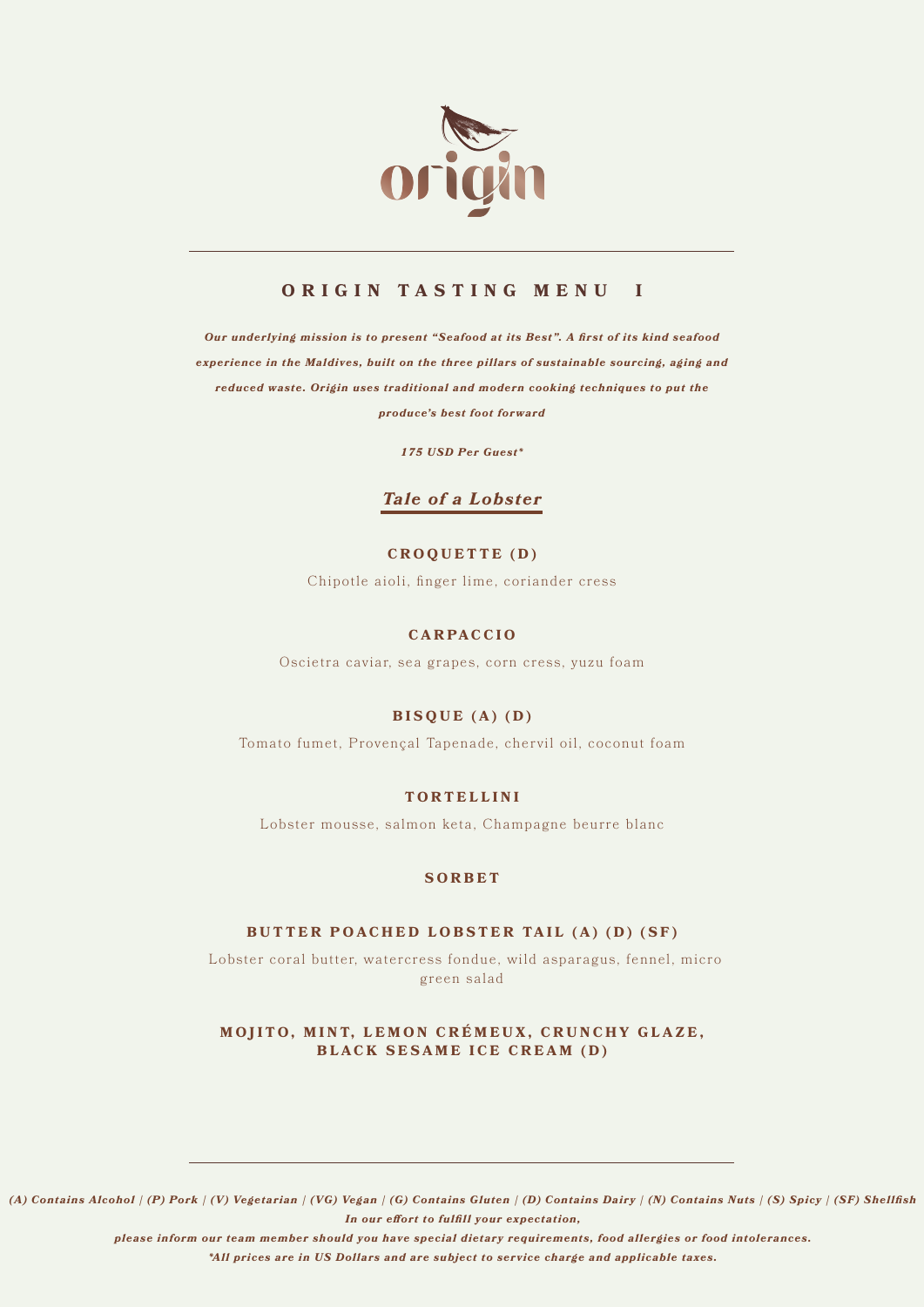

# **ORIGIN TASTING MENU II**

*Our underlying mission is to present "Seafood at its Best". A first of its kind seafood experience in the Maldives, built on the three pillars of sustainable sourcing, aging and reduced waste. Origin uses traditional and modern cooking techniques to put the produce's best foot forward*

*155 USD Per Guest\** 

# *Tale of a Snapper*

### **FISH SKIN CRACKER**

### **SNAPPER TARTARE**

Island inspired leche di tigre, house-smoked bottarga

### **CHOWDER (D)**

Coconut cream, snapper medallion

# **OPEN RAVIOLI (D)**

Line-caught reef fish, snapper fumet, black caviar

#### **SORBET**

#### **PAPILLOTE (A) (D) (SF)**

Snapper fillet, kopee fai, lemon grass, carrot spaghetti

# **ORANGE ZEST, VANILLA CHEESECAKE WITH FISH ROE CRUMBLE (D)**

*(A) Contains Alcohol | (P) Pork | (V) Vegetarian | (VG) Vegan | (G) Contains Gluten | (D) Contains Dairy | (N) Contains Nuts | (S) Spicy | (SF) Shellfish In our effort to fulfill your expectation,* 

*please inform our team member should you have special dietary requirements, food allergies or food intolerances.*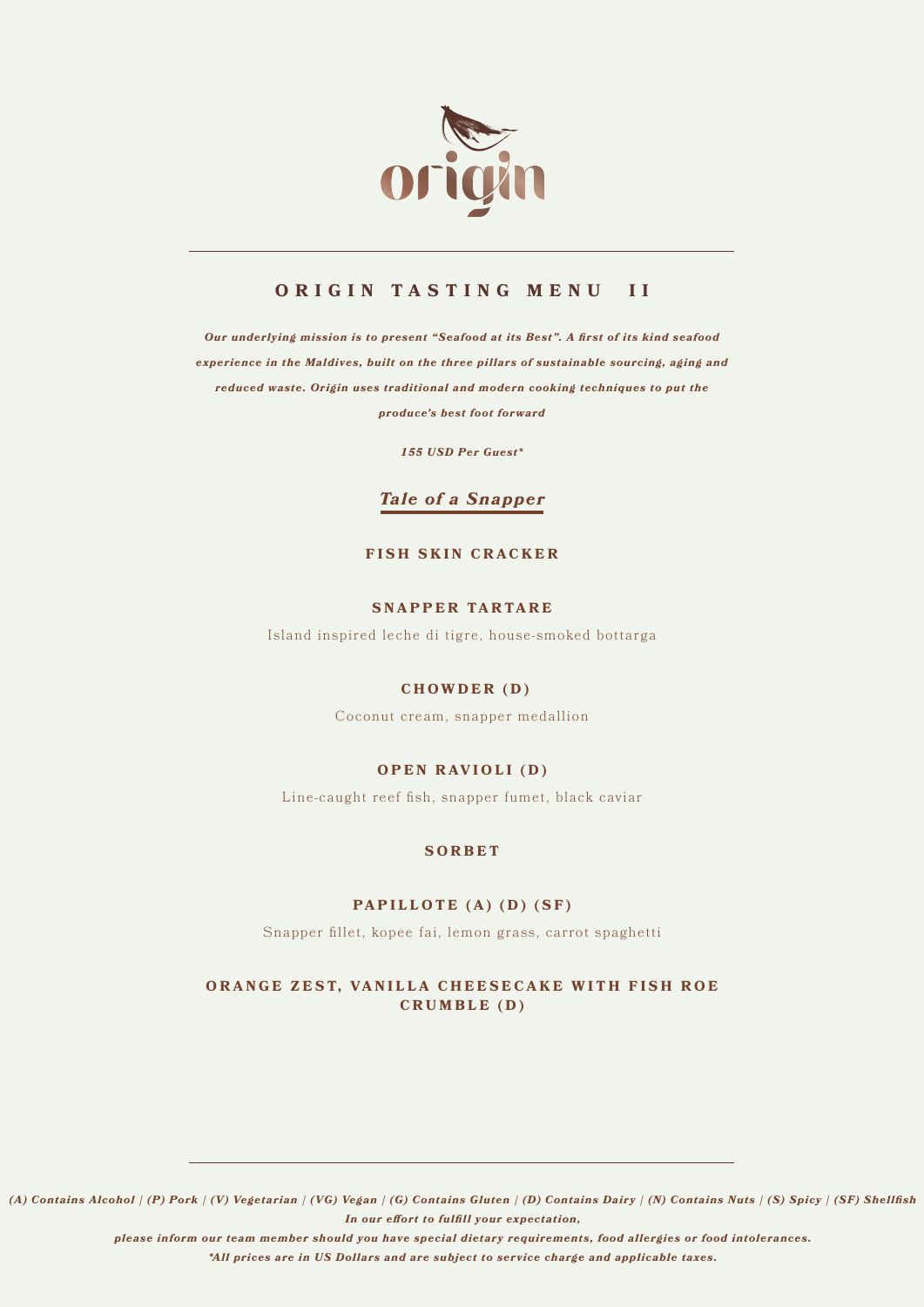

# **APPETISER**

#### **CAVIAR 15 gms/30 gms**

(served with classic accompaniments)

Beluga **160/310**

Oscietra **120/210**

### **LOBSTER CARPACCIO (SF) 40**

Oscietra caviar, sea grapes, corn cress, yuzu foam

# **OYSTERS ON HALF SHELL - 6 pieces (SF) 39**

Lemon, shallot mignonette, yuzu dressing

#### **SNAPPER TARTARE 36**

Island inspired Leche de Tigre, house smoked bottarga

#### **CURED LOCAL GROUPER 36**

Bilibili fumet, edamame, island coconut crumble, chives cream

# **WILD MUSHROOM, TRUFFLE CROQUETTE (G) (D) 32**

Portobello, truffle mayonnaise

*(A) Contains Alcohol | (P) Pork | (V) Vegetarian | (VG) Vegan | (G) Contains Gluten | (D) Contains Dairy | (N) Contains Nuts | (S) Spicy | (SF) Shellfish In our effort to fulfill your expectation,* 

*please inform our team member should you have special dietary requirements, food allergies or food intolerances.*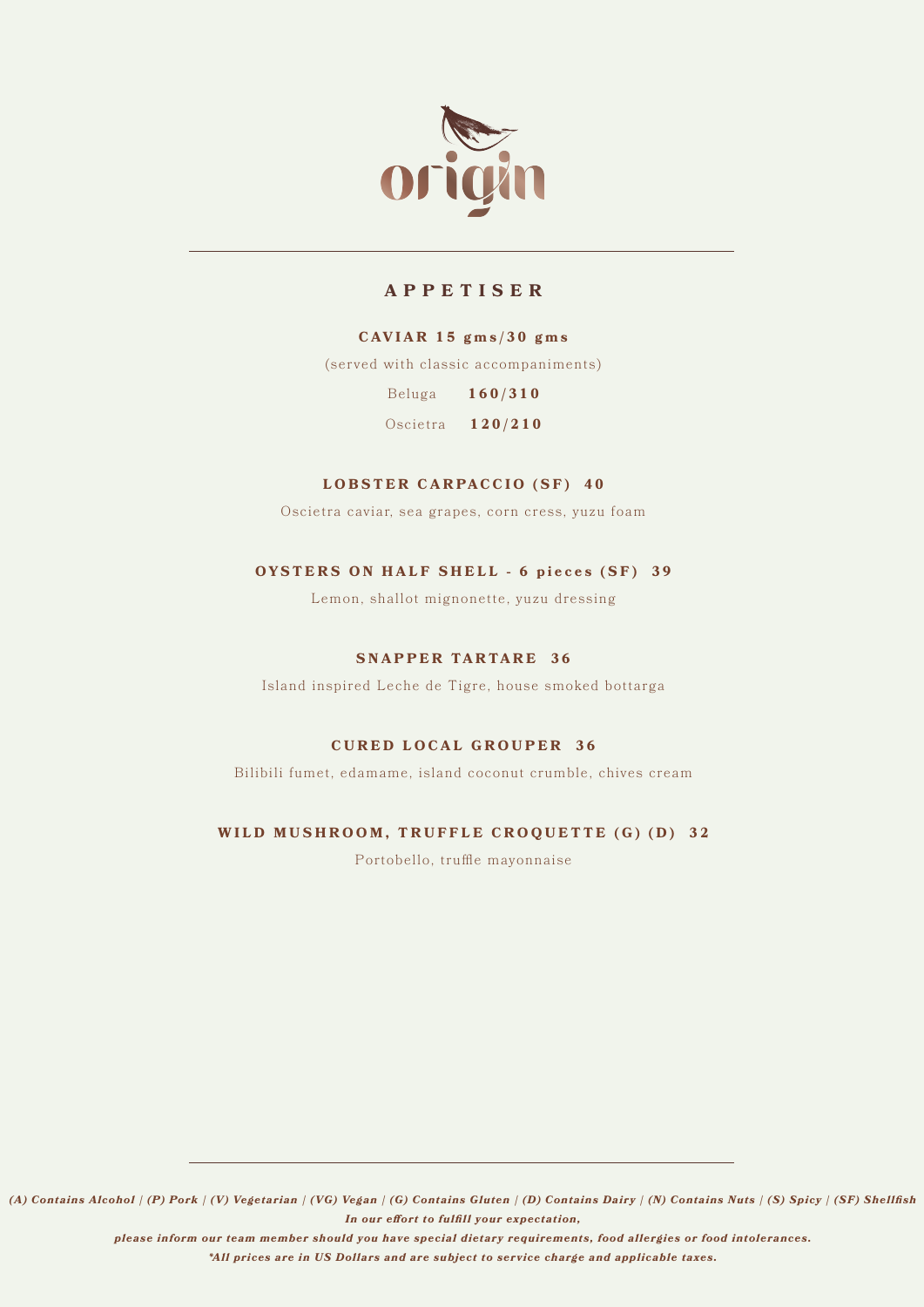

# **SOUP**

# **LOBSTER BISQUE (A) (D) (SF) 28**

Tomato fumet, Provençal Tapenade, chervil oil

# **SNAPPER CHOWDER (D) (SF) 26**

Coconut cream, snapper medallion

# **ROASTER BUTTERNUT SQUASH (D) 24**

Butternut cannelloni, crème fraiche

# **MAINS**

# **CORAL LOBSTER TRIO (A) (D) (SF) 7 9**

Saffron tortellini, sous vide lobster tail, lobster coral tuile, Oscietra caviar, watercress emulsion, bouillabaisse foam, dehydrated quail egg

# **PAN-SEARED CORAL SNAPPER (D) (SF) 55**

Char-grilled broccolini, cannelloni ragout, baked beetroot emulsion, passionfruit coulis

# **BARRAMUNDI BBQ (D) 55**

Wild garlic, sautéed sea asparagus, baby fennel, microgreens salad, bergamonte foam

# **STEAMED REEF FISH (G) (S) 55**

Maldivian spice infused coconut broth

# **ARTICHOKE, TRUFFLE PORRIDGE (A) (D) 45**

Truffle, Champagne sabayon

*(A) Contains Alcohol | (P) Pork | (V) Vegetarian | (VG) Vegan | (G) Contains Gluten | (D) Contains Dairy | (N) Contains Nuts | (S) Spicy | (SF) Shellfish In our effort to fulfill your expectation,* 

*please inform our team member should you have special dietary requirements, food allergies or food intolerances.*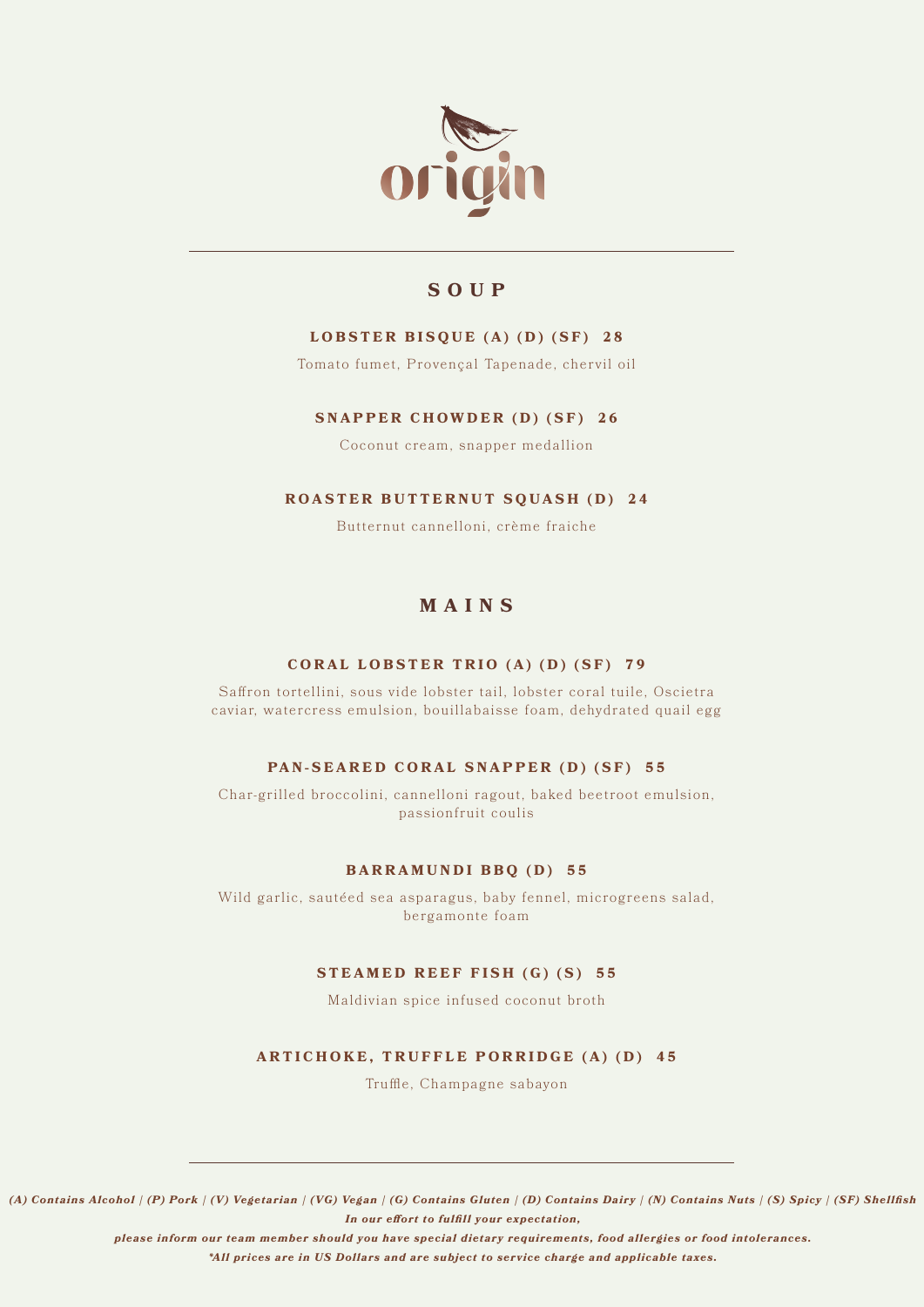

# **SIDES**

# **GRILLED ASPARAGUS (V) (D) 18**

# **SAUTÉED BABY VEGETABLES (V) (D) 18**

**MASHED POTATOES (V) (D) 18**

# **DESSERT**

### FISH FAT, SALTED CARAMEL SLICE (D) 22

**ORANGE ZEST, VANILLA CHEESECAKE WITH SALMON ROE CRUMBLE (D) 22**

**MOJITO, MINT, LEMON CRÉMEUX, CRUNCHY GLAZE, BLACK SESAME ICE CREAM (D) 22**

#### **CHEESE PLATTER (N) 29**

Premium selection of international cheeses, gourmet crackers, dried fruits, nuts, grapes, homemade chutney

*(A) Contains Alcohol | (P) Pork | (V) Vegetarian | (VG) Vegan | (G) Contains Gluten | (D) Contains Dairy | (N) Contains Nuts | (S) Spicy | (SF) Shellfish In our effort to fulfill your expectation,* 

*please inform our team member should you have special dietary requirements, food allergies or food intolerances.*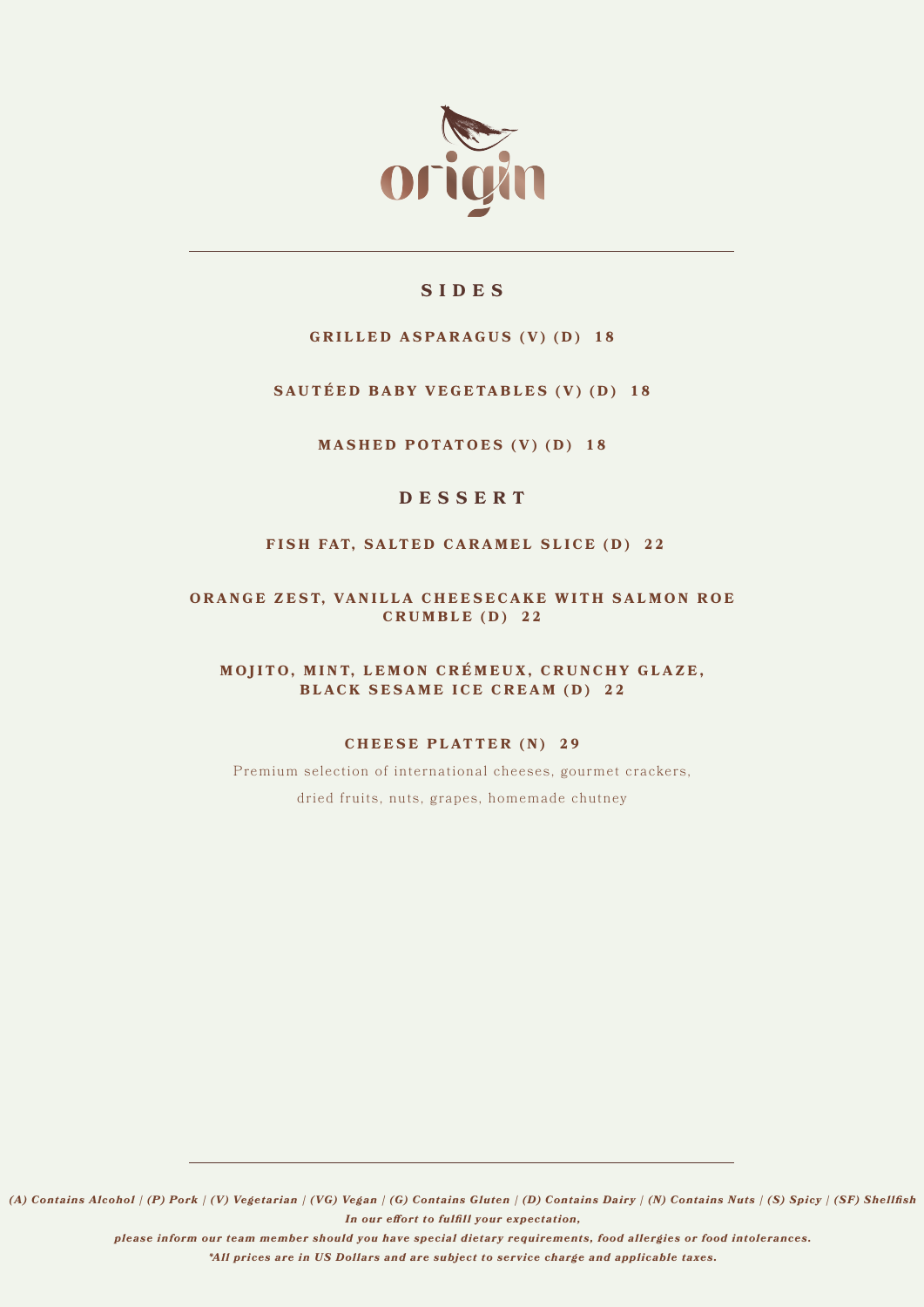

# **WATER**

# **SAN PELLEGRINO 8**

### **ACQUA PANNA 8**

# **CHAMPAGNE**

#### **NV – MOËT & CHANDON IMPÉRIAL – FRANCE**

By the glass  $45 \mid$  By the bottle 220

**NV – FLEURY BLANC DE NOIRS – ORGANIC – FRANCE**

By the glass 48 | By the bottle 280

**2011 – LOUIS ROEDERER BLANC DE BLANCS – ORGANIC – FRANCE**

By the bottle 390

# **SPARKLING WINES**

**2020 – SEA CHANGE PROSECCO ROSÉ – ITALY** 

By the glass  $14$  | By the bottle 70

**2 0 2 0 – C R U D O P R O S E C C O – O R G A N I C – I TA LY**

By the glass  $14 \mid$  By the bottle 70

**NV – PARÉS BALTA CAVA PINK BRUT – ORGANIC - LOW ABV – SPAIN**

By the bottle 120

**NV – FERRARI MAXIMUM BRUT TRENTO DOC SPUMANTE**   $-$ **ITALY** 

By the bottle 150

*(A) Contains Alcohol | (P) Pork | (V) Vegetarian | (VG) Vegan | (G) Contains Gluten | (D) Contains Dairy | (N) Contains Nuts | (S) Spicy | (SF) Shellfish In our effort to fulfill your expectation,* 

*please inform our team member should you have special dietary requirements, food allergies or food intolerances.*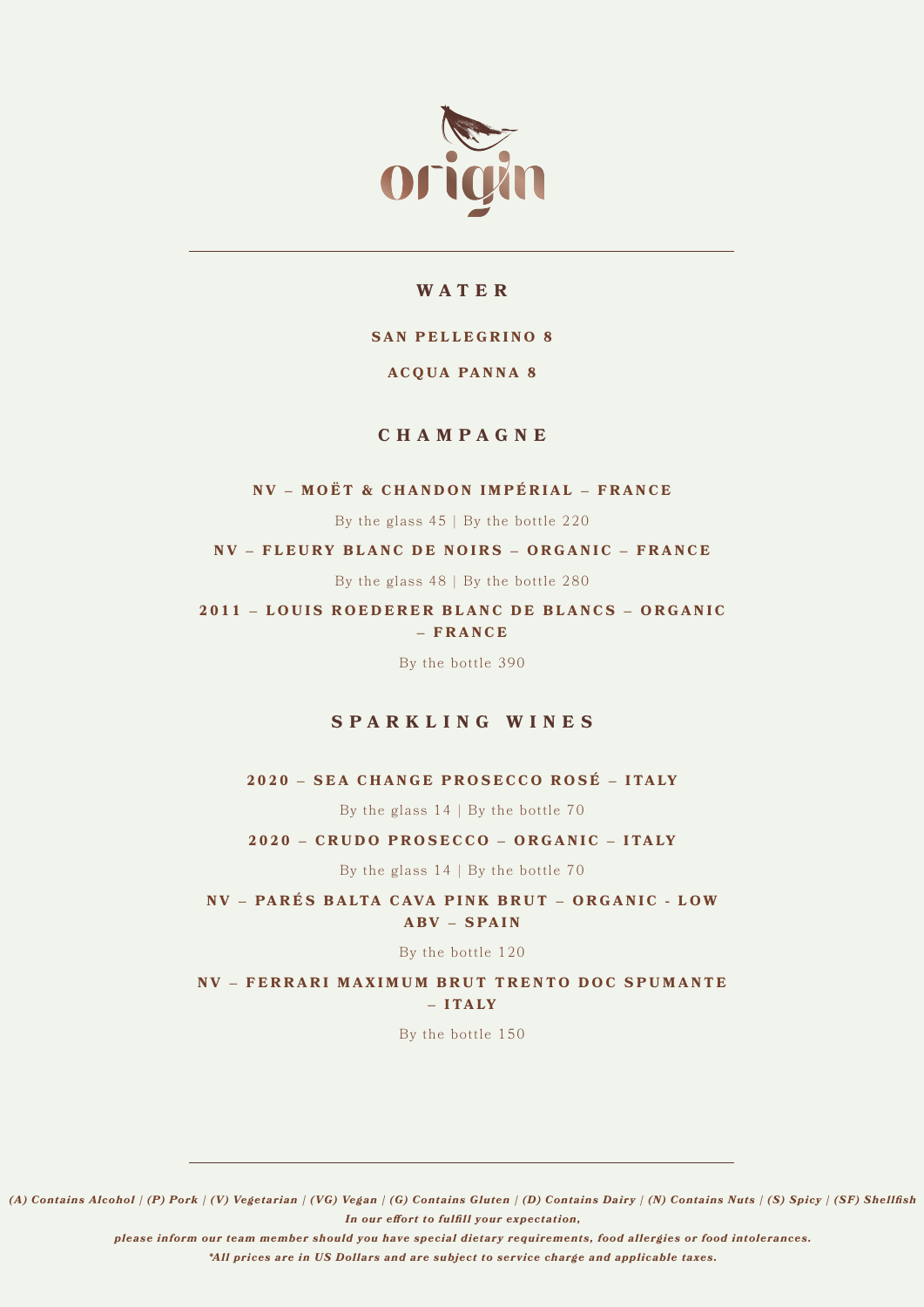

### **N V – B E L LAV I STA C U V É E A L M A B R U T F R A N C I AC O R TA D O C G – I TA LY**

By the bottle 180

### **NV – SA KÉN SAKE METODO CLASSICO – ITALY**

By the bottle 210

#### **NV – SA KÉN ICE SAKE METODO CLASSICO – ITALY**

By the bottle 200

#### **2020 – PERLAGE PROSECCO – BIODYNAMIC – ITALY**

By the glass  $14 \mid$  By the bottle 70

# **WHITE WINES**

#### **CHABLIS**

Chablis is a Chardonnay making wine region in the northwest corner of Burgundy, France. Unlike other Chardonnay wines, Chablis rarely uses oak-aging, resulting in a very different style and taste profile. It's because of Chablis' renown that the unoaked Chardonnay style is popular worldwide. Wines from Chablis are frequently described as having citrus and white flower aromas with dry, lean, light-bodied flavors of citrus, pear, minerality, and salinity.

#### **2020 – DOMAINE JEAN-PAUL & BENOÎT DROIN CHABLIS – FRANCE**

By the bottle 150

#### **2020 – JOSEPH DROUHIN VAUDON CHABLIS – ORGANIC – FRANCE**

By the bottle 150

#### **CHARDONNAY**

Chardonnay is the world's most famous white-wine grape and one of the most widely planted. Chardonnay wines have high aromatic complexity, this is usually due to winemaking techniques (particularly the use of oak) and a distinctive buttery aroma. Fermentation and/or maturation in oak barrels contributes notes of vanilla, smoke, and hints of sweet spices such as clove and cinnamon. Extended lees contact while in barrel imparts biscuity, doughy flavors.

**2017 – STORYPOINT CHARDONNAY – ORGANIC – USA** 

By the glass  $14$  | By the bottle 70

*(A) Contains Alcohol | (P) Pork | (V) Vegetarian | (VG) Vegan | (G) Contains Gluten | (D) Contains Dairy | (N) Contains Nuts | (S) Spicy | (SF) Shellfish In our effort to fulfill your expectation,* 

*please inform our team member should you have special dietary requirements, food allergies or food intolerances.*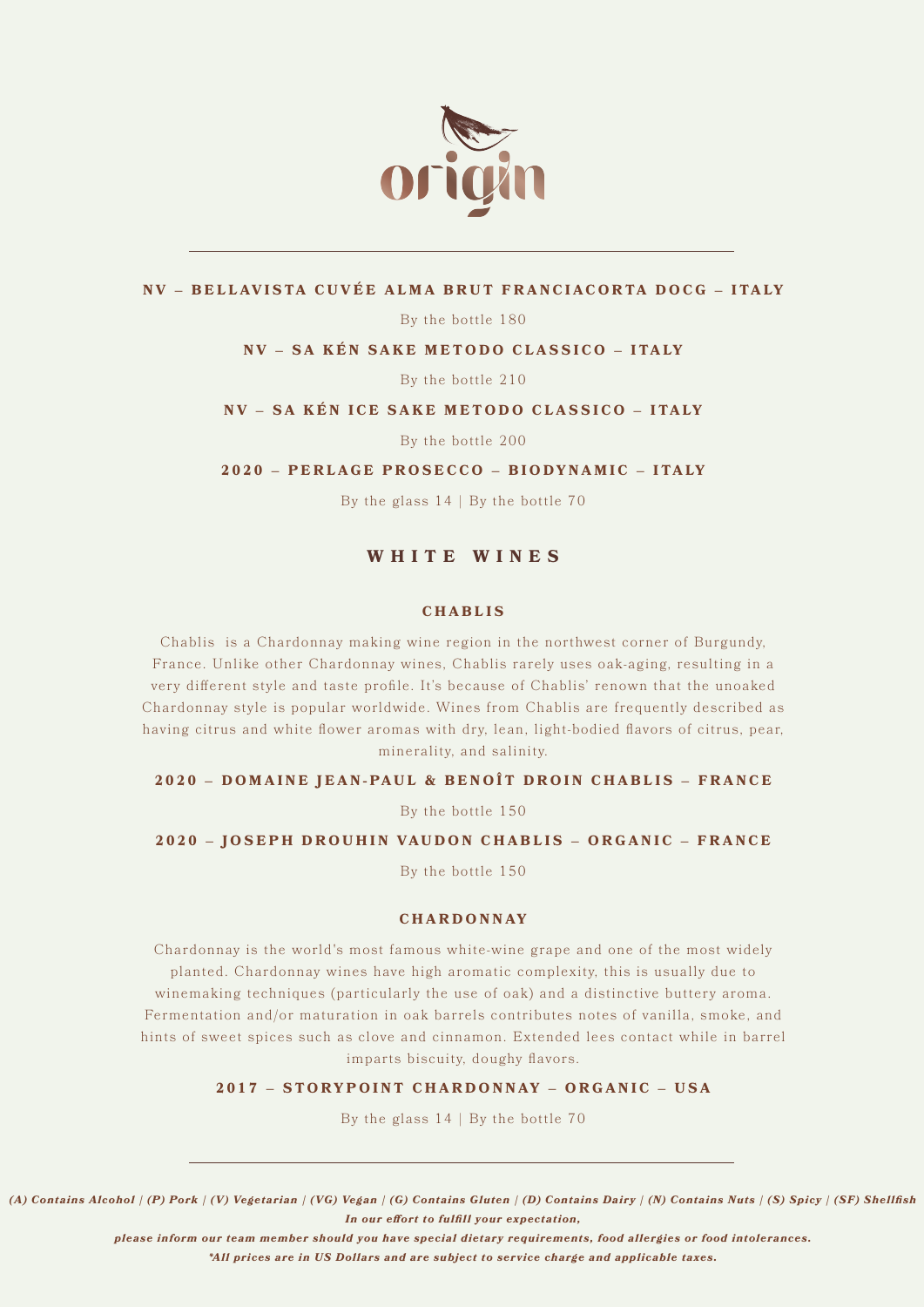

### **NV – COPPER RIDGE CHARDONNAY – USA**

By the glass  $14 \mid$  By the bottle 70

### **2018 – ART SERIES CHARDONNAY, LEEUWIN ESTATE**

By the bottle 400

### **CHENIN BLANC**

Chenin Blanc blended wines are made from two of France's most well-respected cool-climate varieties. Both Chardonnay and Chenin Blanc are high in acid. Chenin Blanc is the principal variety in these wines, with Chardonnay used to add some weight. These wines show honeyed aromas, backed by creamy, green-apple flavors, often with a hint of hazelnut.

# **2019 – INTELLEGO CHENIN BLANC – SOUTH AFRICA**

By the bottle 160

# **GEWÜRZTRAMINER**

Gewürztraminer is a grape variety that produces some of the world's most distinctive aromatic wines. Its perfumed style is somewhat polarizing; intense floral scent and sweet-spice flavors.

# **2021 – ADOBE RESERVA GEWÜRZTRAMINER – CHILE**

By the glass 14 | By the bottle 70

#### **RIESLING**

Riesling is a light-skinned, aromatic grape of German origin. Riesling is an aromatic grape variety displaying flowery, almost perfumed, aromas as well as high acidity.

#### **2020 – RIESLING RESERVE, GUSTAVE LORENTZ – ORGANIC**

### **– FRANCE**

By the bottle 90

*(A) Contains Alcohol | (P) Pork | (V) Vegetarian | (VG) Vegan | (G) Contains Gluten | (D) Contains Dairy | (N) Contains Nuts | (S) Spicy | (SF) Shellfish In our effort to fulfill your expectation,* 

*please inform our team member should you have special dietary requirements, food allergies or food intolerances.*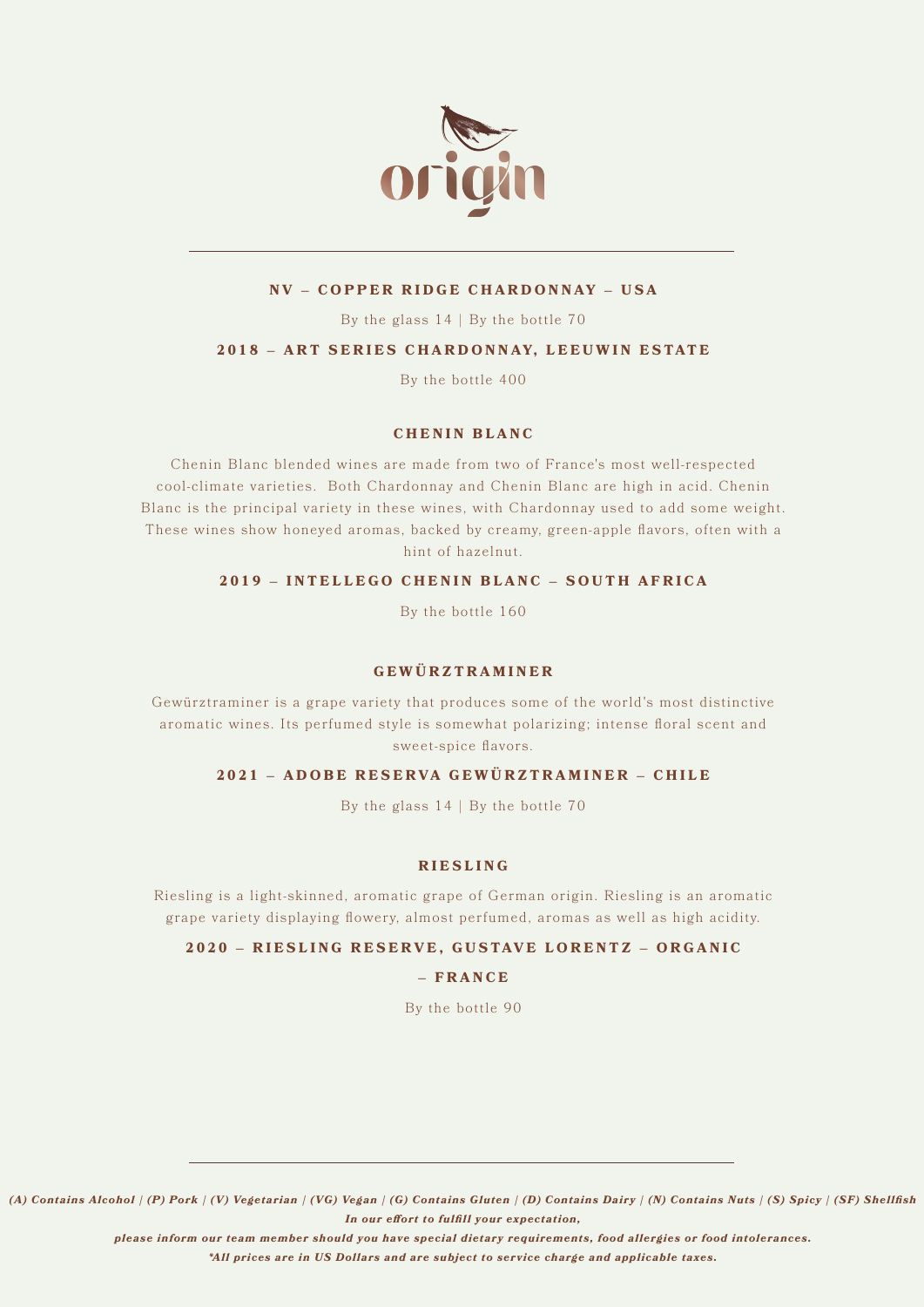

#### **SAUVIGNON BLANC**

Sauvignon Blanc is a white-wine grape from western France, now successfully grown in emerging and established wine regions all over the world. Classic Sauvignon Blanc aromas range from grass, nettles, blackcurrant leaf and asparagus to green apples and gooseberries, and to more esoteric notes such as grass.

#### **2021 – WISHBONE SAUVIGNON BLANC – NEW ZEALAND**

By the glass  $14 \mid$  By the bottle 70

#### **2020 – SEA CHANGE SAUVIGNON BLANC – ORGANIC AND BIODYNAMIC – SUSTAINABLE – FRANCE**

By the glass  $14$  | By the bottle 70

#### **2021 – MENADE SAUVIGNON BLANC – ORGANIC – SPAIN**

By the bottle 110

#### **2021 – ADOBE SAUVIGNON BLANC – ORGANIC AND VEGAN**

#### **– LOW ABV – CHILE**

By the glass  $14$  | By the bottle 70

### **VERMENTINO**

Vermentino is a white-wine grape grown in various locations in Liguria, Italy, the crisp freshness and minerality echo the cool, bright landscape of the Carrara marble quarries.

#### **2020 - TENUTA GUADO AL TASSO VERMENTINO - ITALY**

By the bottle 120

*(A) Contains Alcohol | (P) Pork | (V) Vegetarian | (VG) Vegan | (G) Contains Gluten | (D) Contains Dairy | (N) Contains Nuts | (S) Spicy | (SF) Shellfish In our effort to fulfill your expectation,* 

*please inform our team member should you have special dietary requirements, food allergies or food intolerances.*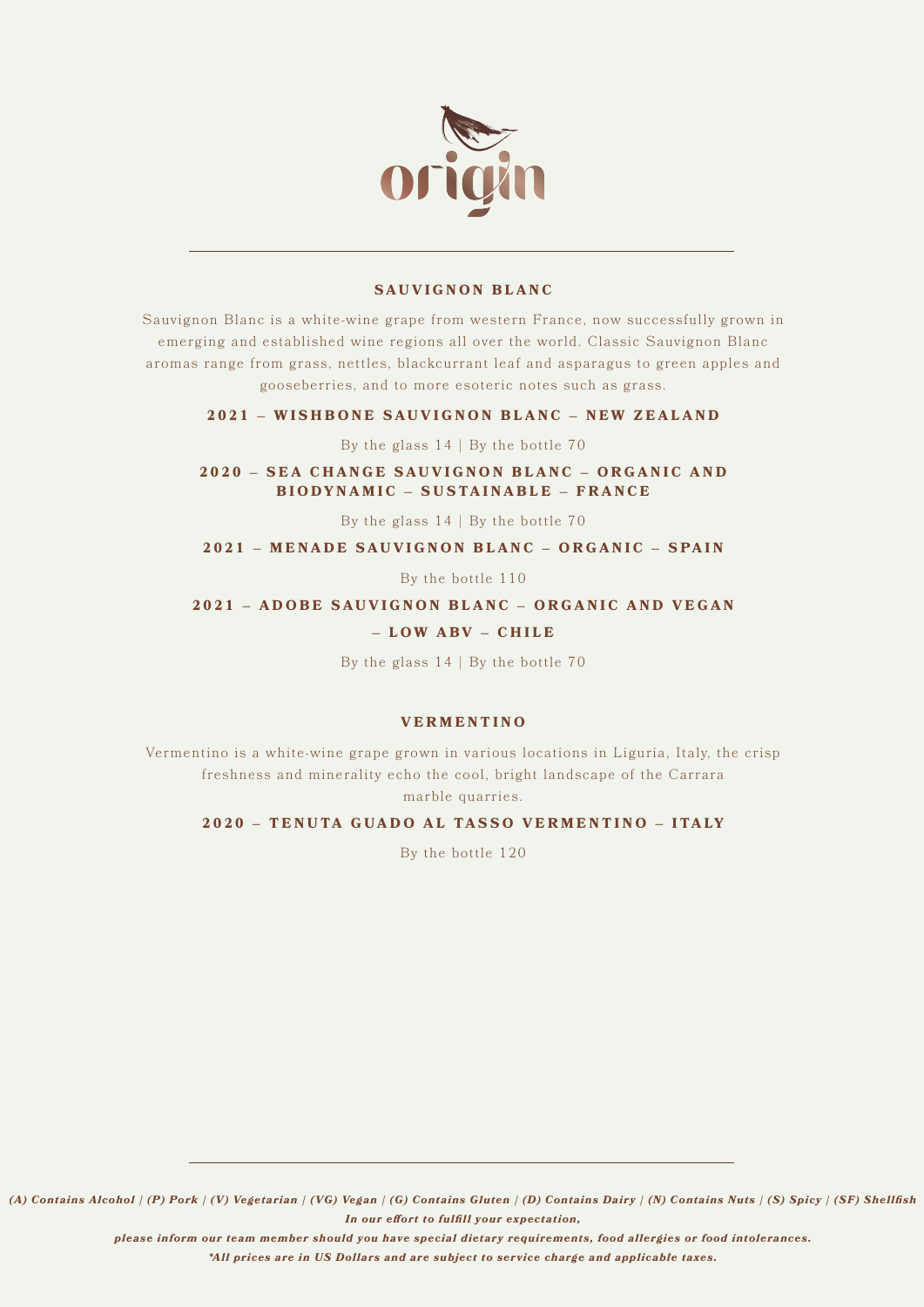

# **ROSÉ WINES**

### **2020 – MUGA ROSADO – SPAIN**

By the glass 15 | By the bottle 90

### **2021–EMILIANA ADOBE RESERVA ROSÉ – ORGANIC AND**

#### **VEGAN – LOW ABV – CHILE**

By the glass  $14 \mid$  By the bottle 70

**2020 – STUDIO BY MIRAVAL PROVENCE ROSÉ – ANGELINA JOLIE - BRAD PITT - FAMILLE PERRIN – FRANCE**

By the bottle 110

**2020 – CHATEAU MIRAVAL PROVENCE ROSÉ – ANGELINA JOLIE - BRAD PITT - FAMILLE PERRIN – FRANCE**

By the bottle 150

# **RED WINES**

#### **CABERNET SAUVIGNON**

Cabernet Sauvignon is probably the most famous red wine grape variety on Earth. The classic profile of Cabernet Sauvignon tends to be full-bodied wines with high tannins and noticeable acidity that contributes to the wine's aging potential. Blackcurrant notes that can be accompanied by green bell pepper notes, mint and cedar which will all become more pronounced as the wine ages.

#### **2 0 2 0 – C R U D O C A B E R N E T SAU V I G N O N – O R G A N I C – I TA LY**

By the glass  $14$  | By the bottle 70

#### **2017 – ART SERIES CABERNET SAUVIGNON – USA**

By the bottle 280

#### **MALBEC**

Malbec is a full-bodied red wine that grows mostly in Argentina. Known for its plump, dark fruit flavors and smoky finish, Malbec wine offers a great alternative to higher priced Cabernet Sauvignon and Syrah. Gives its best served cool.

# **2019 – KAIKEN RESERVA MALBEC – ARGENTINA**

By the glass  $14 \mid$  By the bottle 70

*(A) Contains Alcohol | (P) Pork | (V) Vegetarian | (VG) Vegan | (G) Contains Gluten | (D) Contains Dairy | (N) Contains Nuts | (S) Spicy | (SF) Shellfish In our effort to fulfill your expectation,* 

*please inform our team member should you have special dietary requirements, food allergies or food intolerances.*